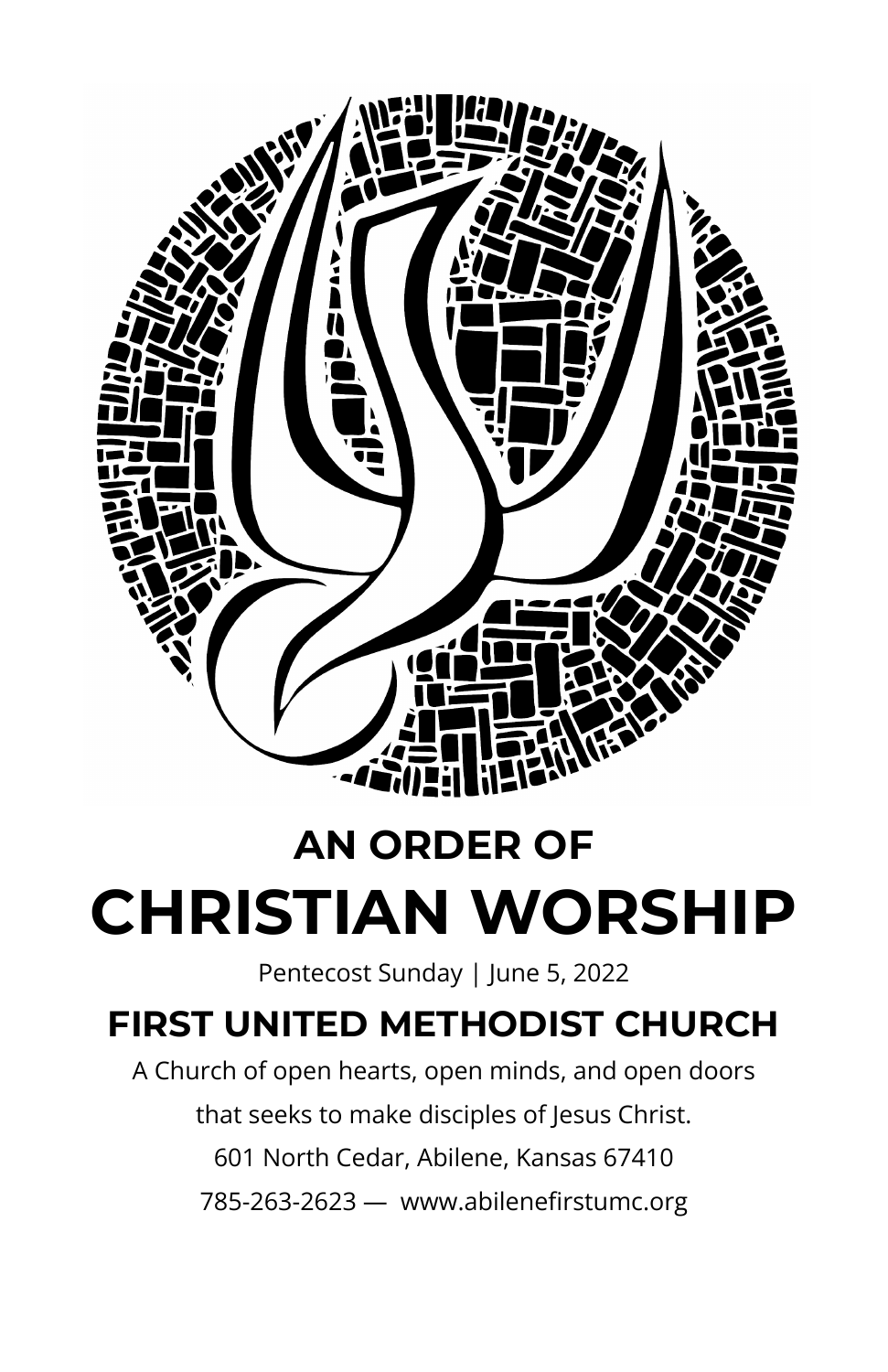# **GATHERING**

Gathering of the Congregation

Welcome and Announcements

**HYMN\*** *Spirit Song* UMH-347

#### **CALL TO WORSHIP**

Holy Spirit, inspire us with your presence! **Come, Holy Spirit.** Spirit of Truth, show us the way of faithfulness. **Come, Holy Spirit.** Comforter, pour out your blessing and give us peace. **Come, Holy Spirit**. Advocate, energize us to work for God's Kingdom. **Come, Holy Spirit.** From ministrymatters.com. Modified by John Collins.

Opening Prayer

# **PROCLAMATION AND RESPONSE**

Scripture Reading John 14:15-17, 25-27 (NRSVue)  $15$  "If you love me, you will keep my commandments.  $16$ And I will ask the Father, and he will give you another Advocate, to be with you forever. <sup>17</sup> This is the Spirit of truth, whom the world cannot receive because it neither sees him nor knows him. You know him because he abides with you, and he will be in you....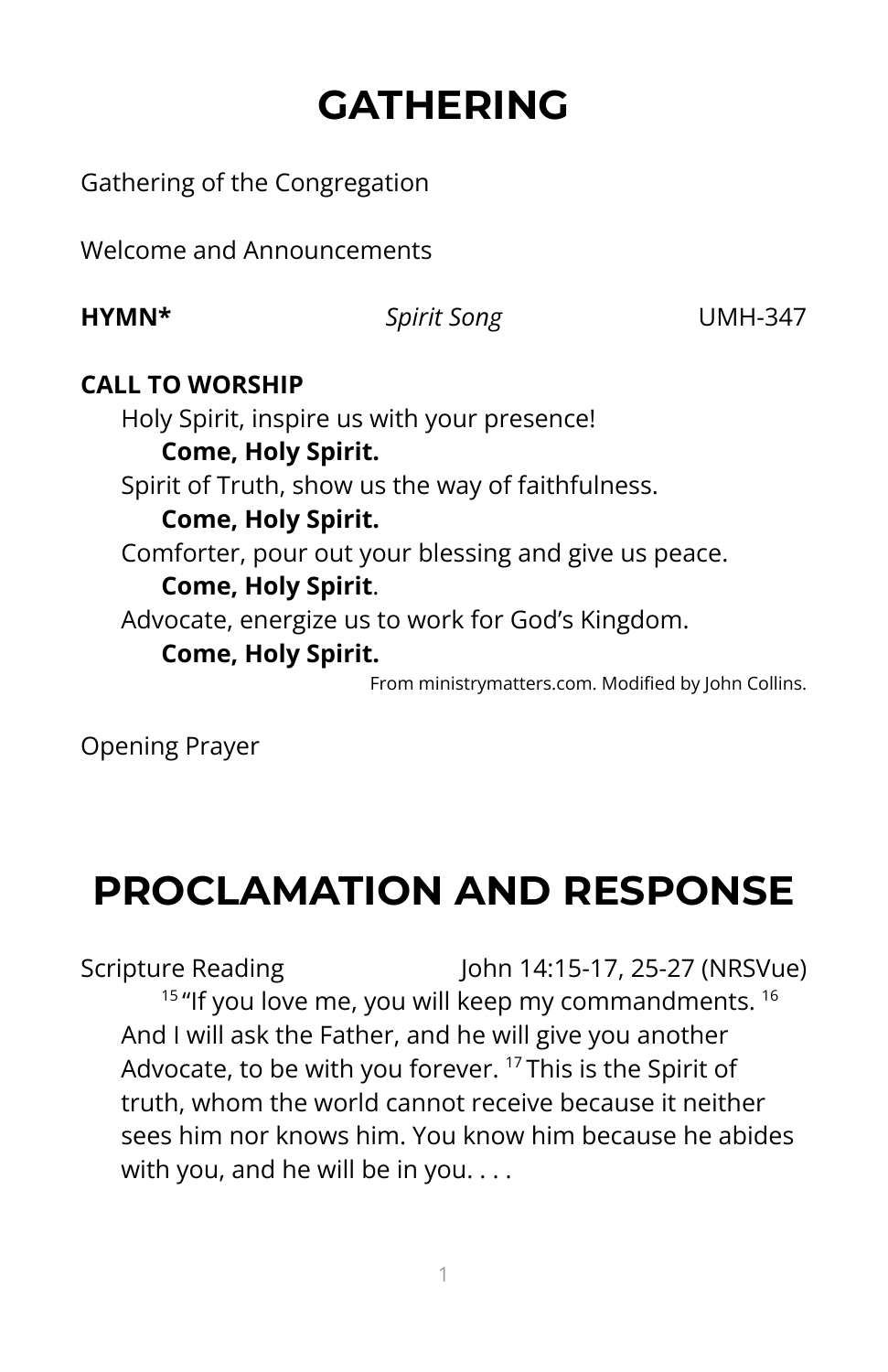<sup>25</sup> "I have said these things to you while I am still with you. <sup>26</sup> But the Advocate, the Holy Spirit, whom the Father will send in my name, will teach you everything and remind you of all that I have said to you. <sup>27</sup> Peace I leave with you; my peace I give to you. I do not give to you as the world gives. Do not let your hearts be troubled, and do not let them be afraid.

**HYMN\*** *Spirit of the Living God* UMH-393

Children's Message

Choral Anthem [10:30] *River in Judea*

Scripture Reading **Acts 2:1-21** (NRSVue)

<sup>1</sup> When the day of Pentecost had come, they were all together in one place.  ${}^{2}$  And suddenly from heaven there came a sound like the rush of a violent wind, and it filled the entire house where they were sitting. <sup>3</sup> Divided tongues, as of fire, appeared among them, and a tongue rested on each of them. <sup>4</sup>All of them were filled with the Holy Spirit and began to speak in other languages, as the Spirit gave them ability.

<sup>5</sup> Now there were devout Jews from every people under heaven living in Jerusalem. <sup>6</sup>And at this sound the crowd gathered and was bewildered, because each one heard them speaking in the native language of each. <sup>7</sup>Amazed and astonished, they asked, "Are not all these who are speaking Galileans? <sup>8</sup> And how is it that we hear, each of us, in our own native language? <sup>9</sup> Parthians, Medes, Elamites, and residents of Mesopotamia, Judea and Cappadocia, Pontus and Asia, <sup>10</sup> Phrygia and Pamphylia, Egypt and the parts of Libya belonging to Cyrene, and visitors from Rome, both Jews and proselytes, <sup>11</sup> Cretans and Arabs—in our own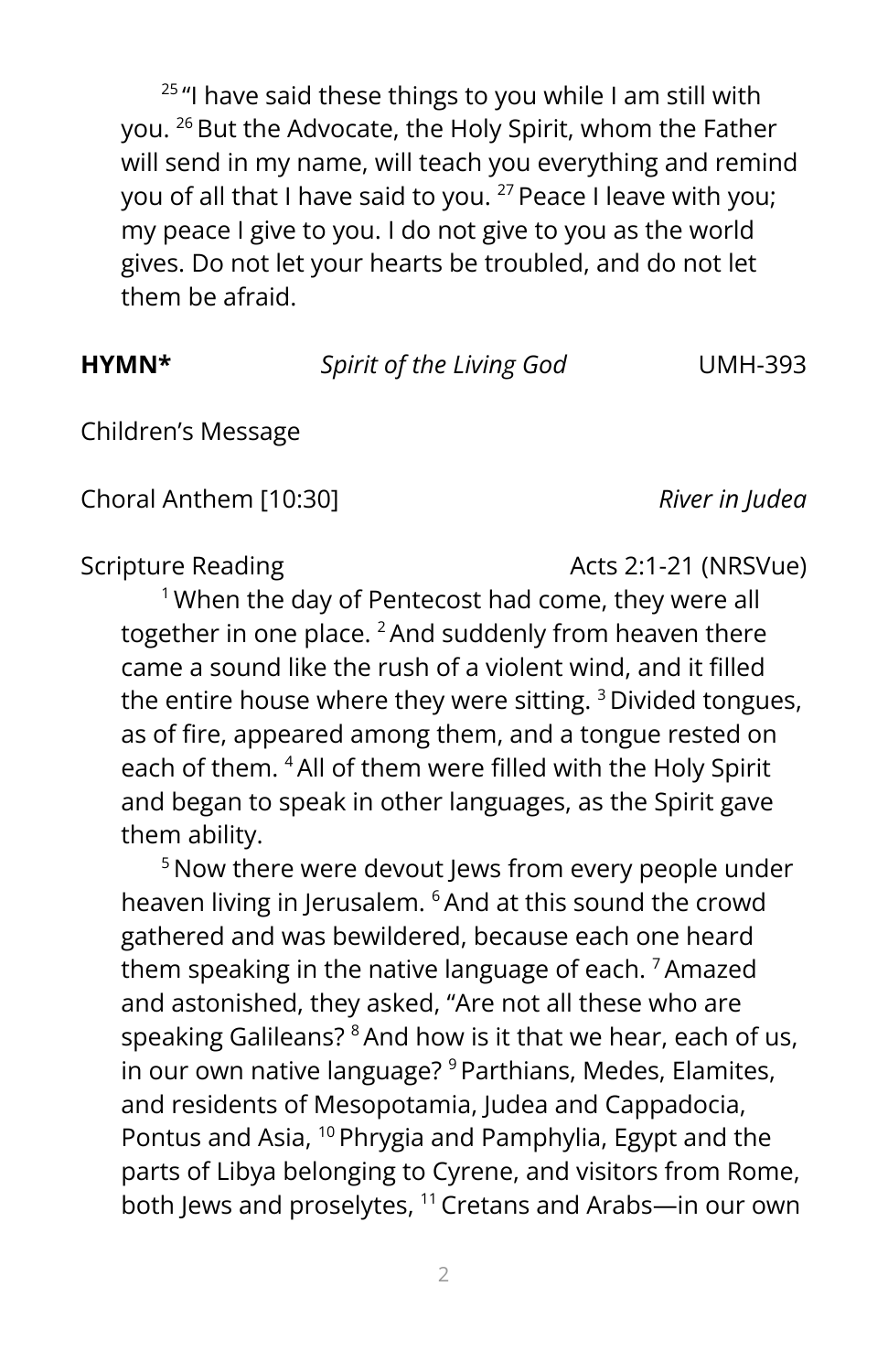languages we hear them speaking about God's deeds of power." <sup>12</sup>All were amazed and perplexed, saying to one another, "What does this mean?" <sup>13</sup>But others sneered and said, "They are filled with new wine."

<sup>14</sup> But Peter, standing with the eleven, raised his voice and addressed them, "Fellow Jews and all who live in Jerusalem, let this be known to you, and listen to what I say. <sup>15</sup> Indeed, these are not drunk, as you suppose, for it is only nine o'clock in the morning. <sup>16</sup> No, this is what was spoken through the prophet Joel:

<sup>17</sup> 'In the last days it will be, God declares,

that I will pour out my Spirit upon all flesh,

and your sons and your daughters shall prophesy, and your young men shall see visions,

and your old men shall dream dreams.

 $18$  Even upon my slaves, both men and women,

in those days I will pour out my Spirit, and they shall prophesy.

<sup>19</sup> And I will show portents in the heaven above and signs on the earth below,

blood, and fire, and smoky mist.

 $20$  The sun shall be turned to darkness

and the moon to blood, before the coming

of the Lord's great and glorious day.

<sup>21</sup> Then everyone who calls

on the name of the Lord shall be saved.'

#### **HYMN\*** *Spirit of God* FWS-2117

Scripture Reading The Contract Contracts 2:41-47 (NRSVue)

<sup>41</sup> So those who welcomed his message were baptized, and that day about three thousand persons were added. 42 They devoted themselves to the apostles' teaching and fellowship, to the breaking of bread and the prayers.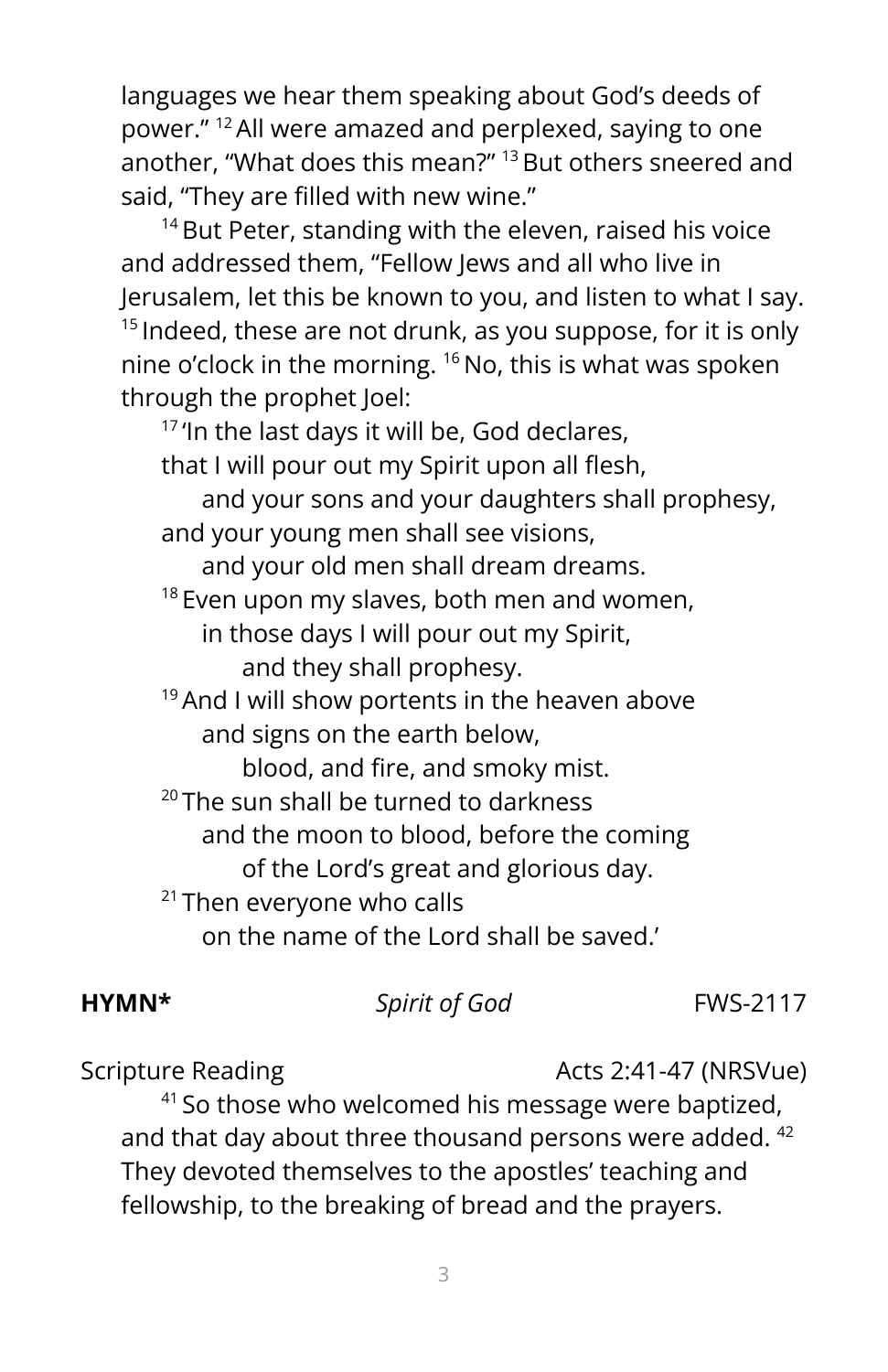<sup>43</sup> Awe came upon everyone because many wonders and signs were being done through the apostles. <sup>44</sup>All who believed were together and had all things in common; 45 they would sell their possessions and goods and distribute the proceeds to all, as any had need. <sup>46</sup> Day by day, as they spent much time together in the temple, they broke bread at home and ate their food with glad and generous hearts, <sup>47</sup> praising God and having the goodwill of all the people. And day by day the Lord added to their number those who were being saved.

Sermon

#### **THE APOSTLES' CREED\***

I commit myself to God, the Father Almighty, creator of heaven and earth.

I set my heart upon Jesus Christ, his only Son, our Lord, who was conceived by the Holy Spirit, born of the Virgin Mary, suffered under Pontius Pilate, was crucified, died, and was buried; he descended to the dead. On the third day he rose again; he ascended into heaven, is seated at the right hand of the Father, and will come again to judge the living and the dead.

I place my trust in the Holy Spirit,

the holy church universal, the communion of saints, the forgiveness of sins, the resurrection of the body and the life everlasting. Amen.

#### **RESPONSE\*** *Gloria Patri* UMH-71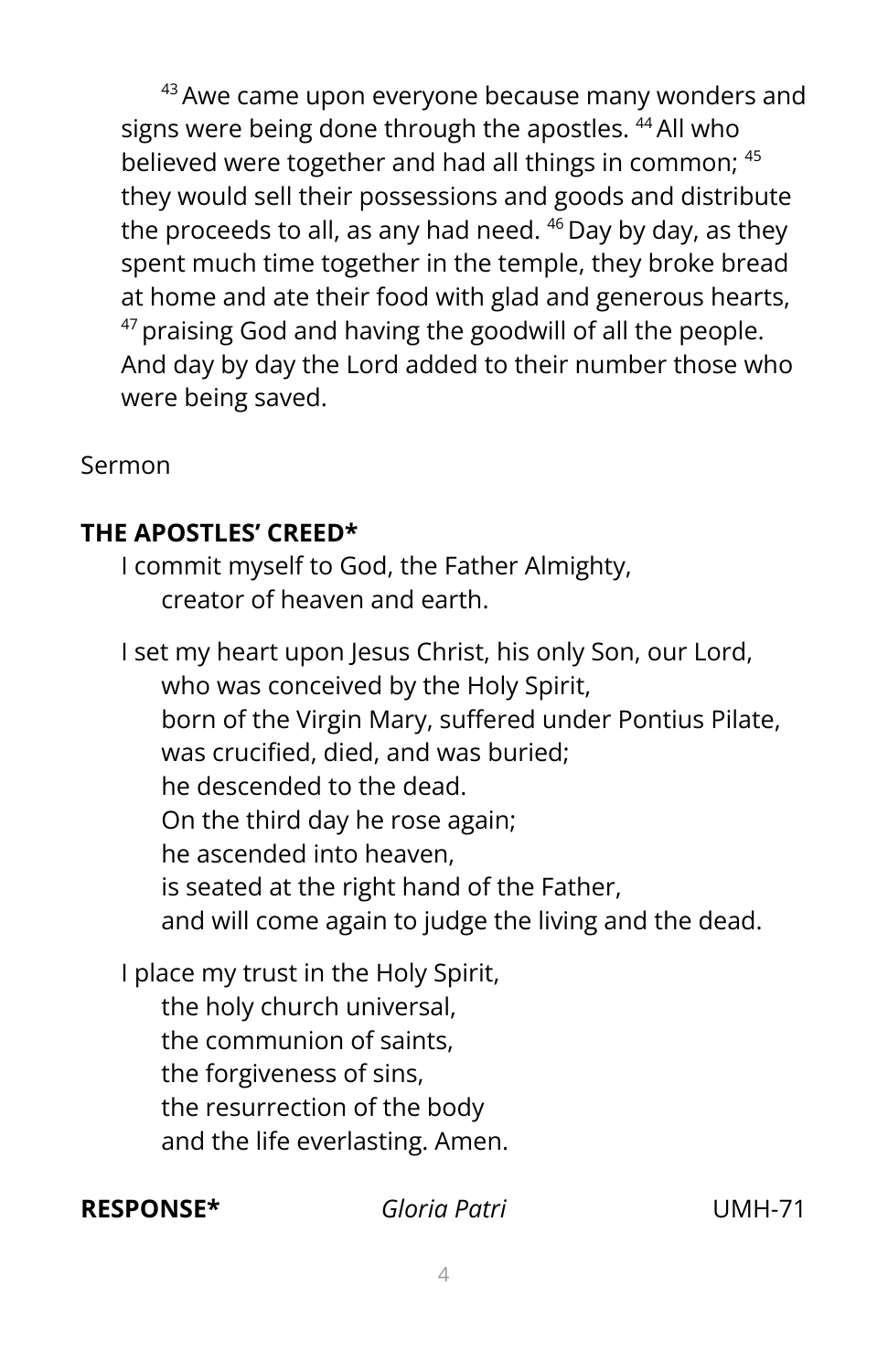Prayers of Intercession

Presenting Our Tithes and Offerings (If you are a guest, please feel no obligation to give.)

**RESPONSE\*** *We Are An Offering*

# **THANKSGIVING**

Prayer of Thanksgiving

#### **THE LORD'S PRAYER**

**Our Father, who art in heaven, hallowed be thy name. Thy kingdom come, thy will be done on earth as it is in heaven. Give us this day our daily bread. And forgive us our trespasses, as we forgive those who trespass against us. And lead us not into temptation, but deliver us from evil.** \*\* **For thine is the kingdom, and the power, and the glory, forever. Amen.**

# **GOING FORTH**

**HYMN\*** *The Spirit Sends Us Forth to Serve* FWS-2241

Dismissal with Blessing and Postlude\*

\*\*Meaning: *Save us from the time of trial and deliver us from evil.*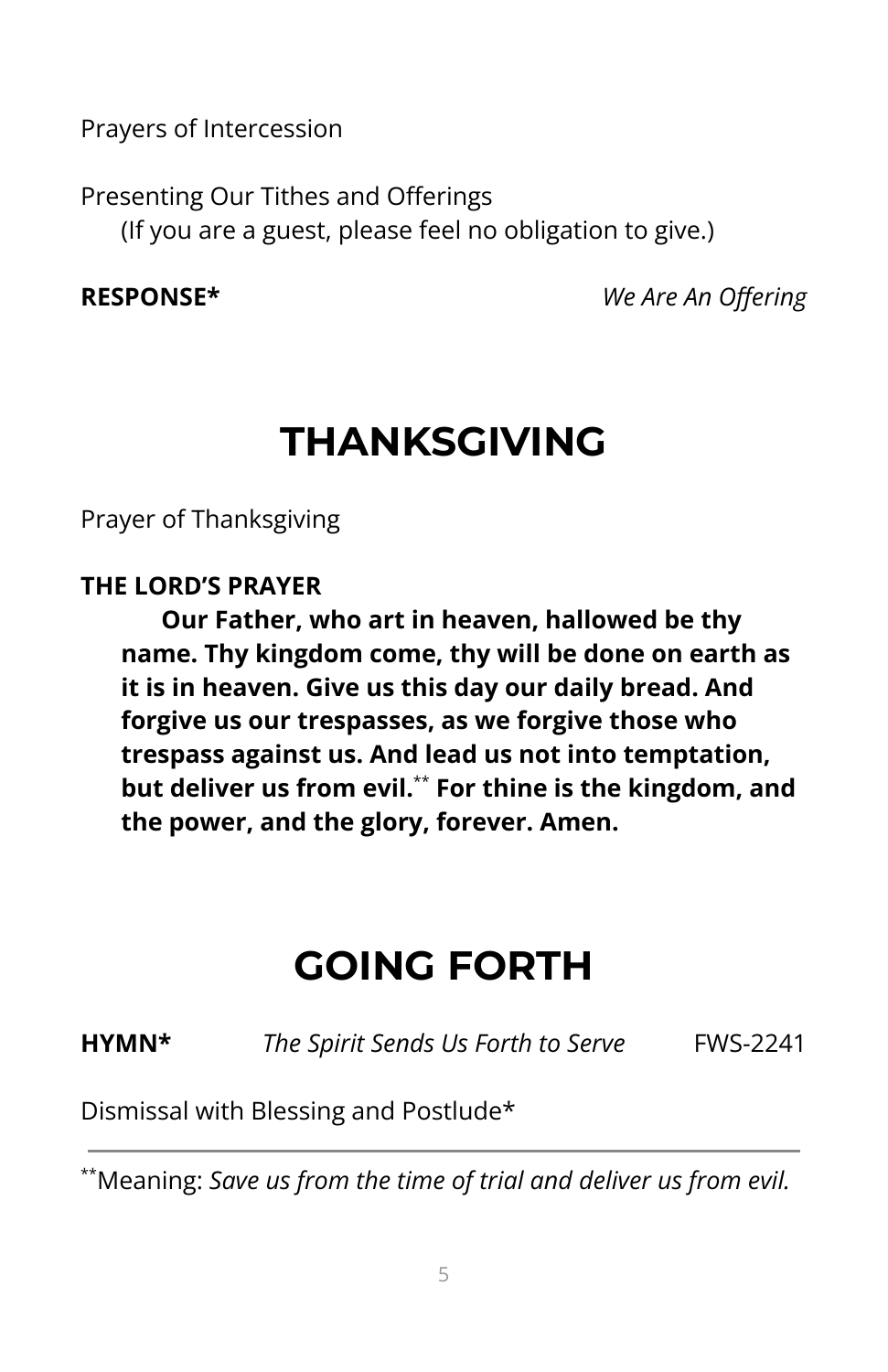# **TO THOSE WITH YOUNG CHILDREN**

- Relax! God put the wiggle in children; don't feel you have to suppress those wiggles in God's house.
- Consider sitting toward the front where it is easier for your little ones to engage.
- Quietly explain the parts of the service and actions of the pastors, musicians, and leaders.
- Sing the hymns, pray and voice the responses. Children learn by mimicking you.
- If you have to leave the sanctuary with your child, feel free to do so, but please come back. As Jesus said, "Let the children come to me."
- If you need or want some time to yourself, there is a nursery available during each service. It is located in Room 205 at the south end of the church. Our ushers and greeters will be happy to direct you.

# **TO THE LARGER CONGREGATION**

- Remember that the presence of children is a gift of hope for the future.
- Remember that the way we welcome children in worship directly affects the way they think about the church, Christianity, and even God.
- Let children know that they are at home in God's house.
- A smile of encouragement is always welcome to parents with small, active children.

# **FEEL FREE TO REMAIN SEATED**

If, for any reason (health, comfort, personal preference, etc.), you need/prefer to remain seated throughout the service, please do so. Don't give into peer pressure. You be you!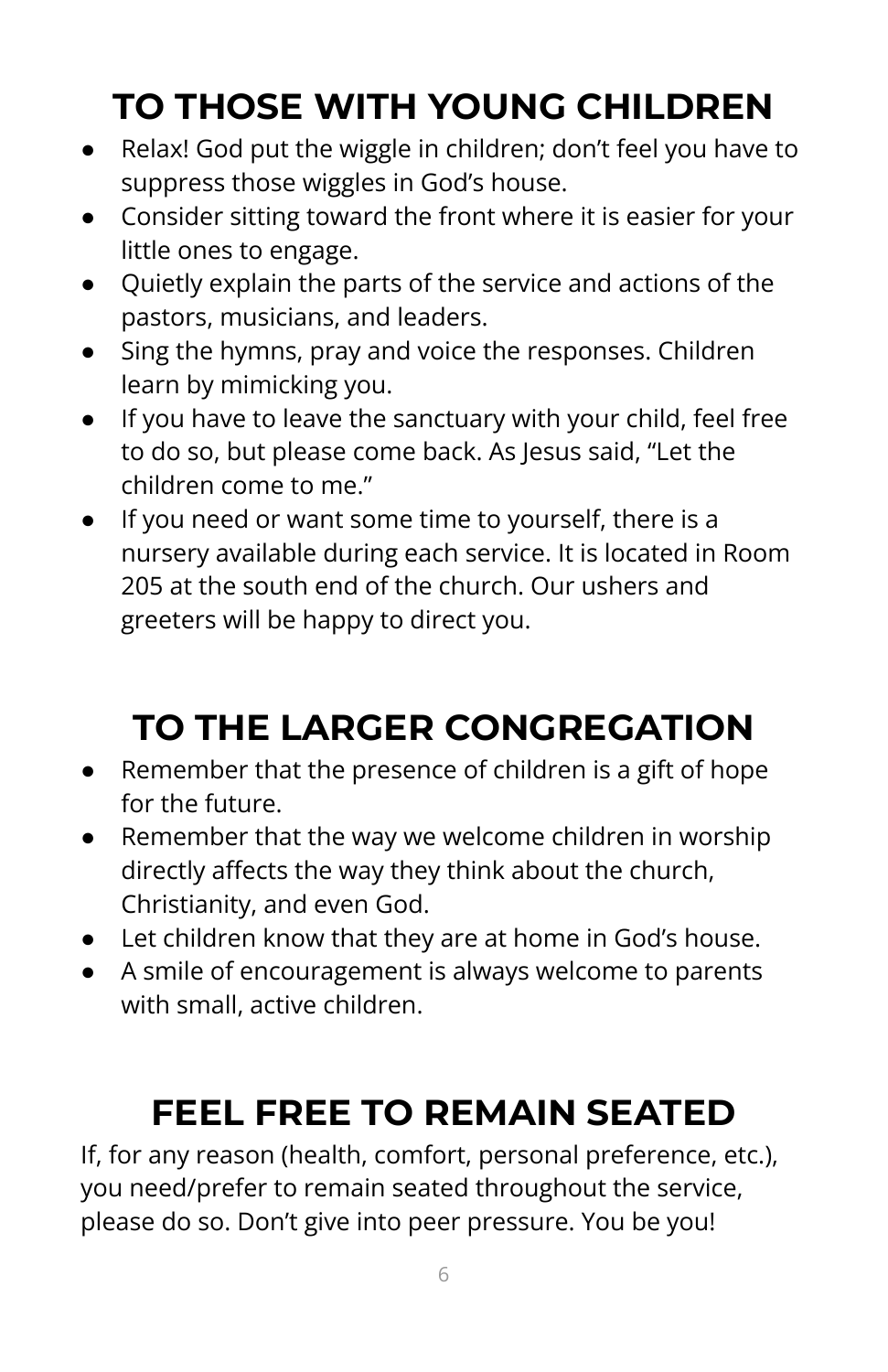# **PRAYER CONCERNS**

Please note: prayer concerns will be listed in the bulletin for four (4) weeks unless the church office is notified otherwise.

**MEMBERS AND FRIENDS:** Betty Eckman[6/5], Diedre Dunham [4/3], Ellouise Marshall [206], those grieving the loss of Michael Dobbs [6/5].

**COMMUNITY PRAYER CONCERNS:** Michael Heger's aunt Vita [5/15], Lucky Seyler, (brother of Rita Everson) [5/1], Kathy Swisher (daughter of Eunice Gay) [3/27,] and those grieving the loss of Ken Simpson (Pam Simpson's father in law) [5/15], Paul D. Brown (Janice Hoffman's uncle) [5/29], comfort for a family who lost a premature infant, those grieving the loss of Velma Becker [6/5], those grieving the loss of Michael Dobbs [6/5].

**THOSE WORSHIPING FROM HOME:** Gary Donley, Evelyn York, Velma Becker, Joe and Joanna Clemence, Steve Crump, Margie Miller, Ray Power, Marla Rutz, Donna Smith, Martha Zutavern, Donna Richards, Dorothy Veach, Darlene Sexton, Melvin Leckron, Dorothy Snider, Linda Chase.

**THOSE SERVING IN THE ARMED FORCES:** Greg Austin, Tim Barns, Kayla Berven, Billy Brockman, Matthew Brinker, Ross Covington, Jessica and James Green, Gavin Hanna, Cameron Hoskins, David Hoskins, Ryan Kriesch, Colby Miller, Samuel Miller, Jackson Randles, and James L. Wise, Jr.

**THOSE IN AUTHORITY:** The President, the Governor, the Mayor, County Commissioners, the County Attorney, and other elected officials and the judiciary (1 Timothy 2:1-4).

**DISTRICT PRAYER CALENDAR:** Today we pray for the Ionia United Methodist Church and their pastor James Rice.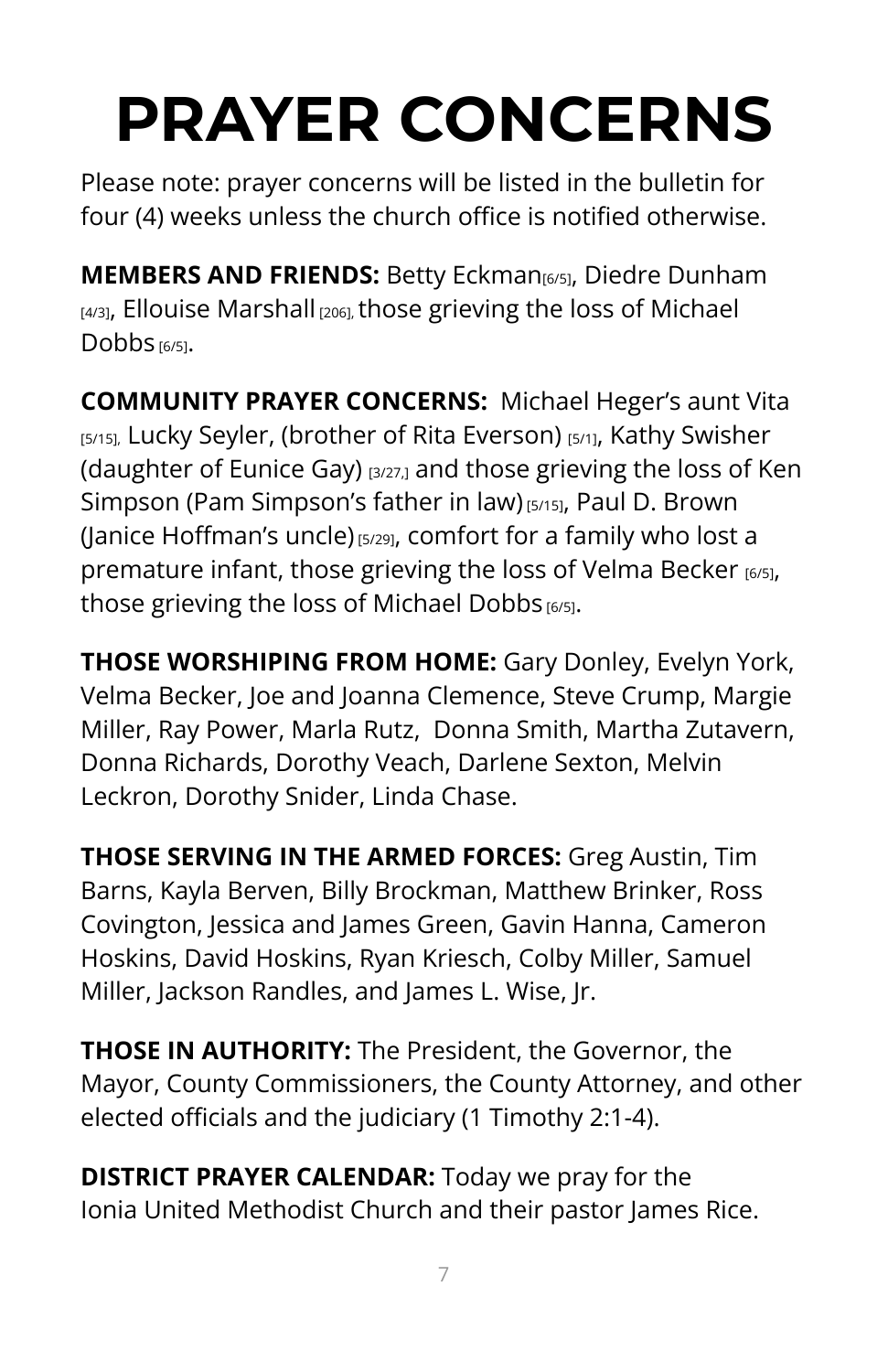# **ANNOUNCEMENTS**

### **LOOKING FOR MEVO CAMERA OPERATORS**

We weren't online last Sunday. I was on vacation, and the other people who know how to run the Mevo video camera were also gone. So, we're looking for more volunteers to get the livestream up and running on Sunday mornings. If you're willing, we'll make sure you're able. Text or call Pastor John at 620-252-9622 or email john@revcollins.com.

#### **BIRTHDAY CELEBRATION**

The family of June Nold, former member of this church, asks that you join us in celebrating her 80<sup>th</sup> birthday with a card shower. June resides at Regent Park in Wichita with her husband Joe. Your cards and best wishes would brighten her day on June 12.

> June Nold Regent Park 10600 E. 13<sup>th</sup> St. N. #204 Wichita, KS 67206

### **CONGREGATIONAL CARE CARDS** by John Collins

Once again we have cards to be signed by the entire congregation in the back of the Narthex (the lobby). Please take the time to sign. These cards can be a real encouragement to folks who are sick.

#### **PREACHING SCHEDULE FOR JUNE**

- June 12 Mark Queen
- June 19 John Collins
- June 26 Amanda Cormack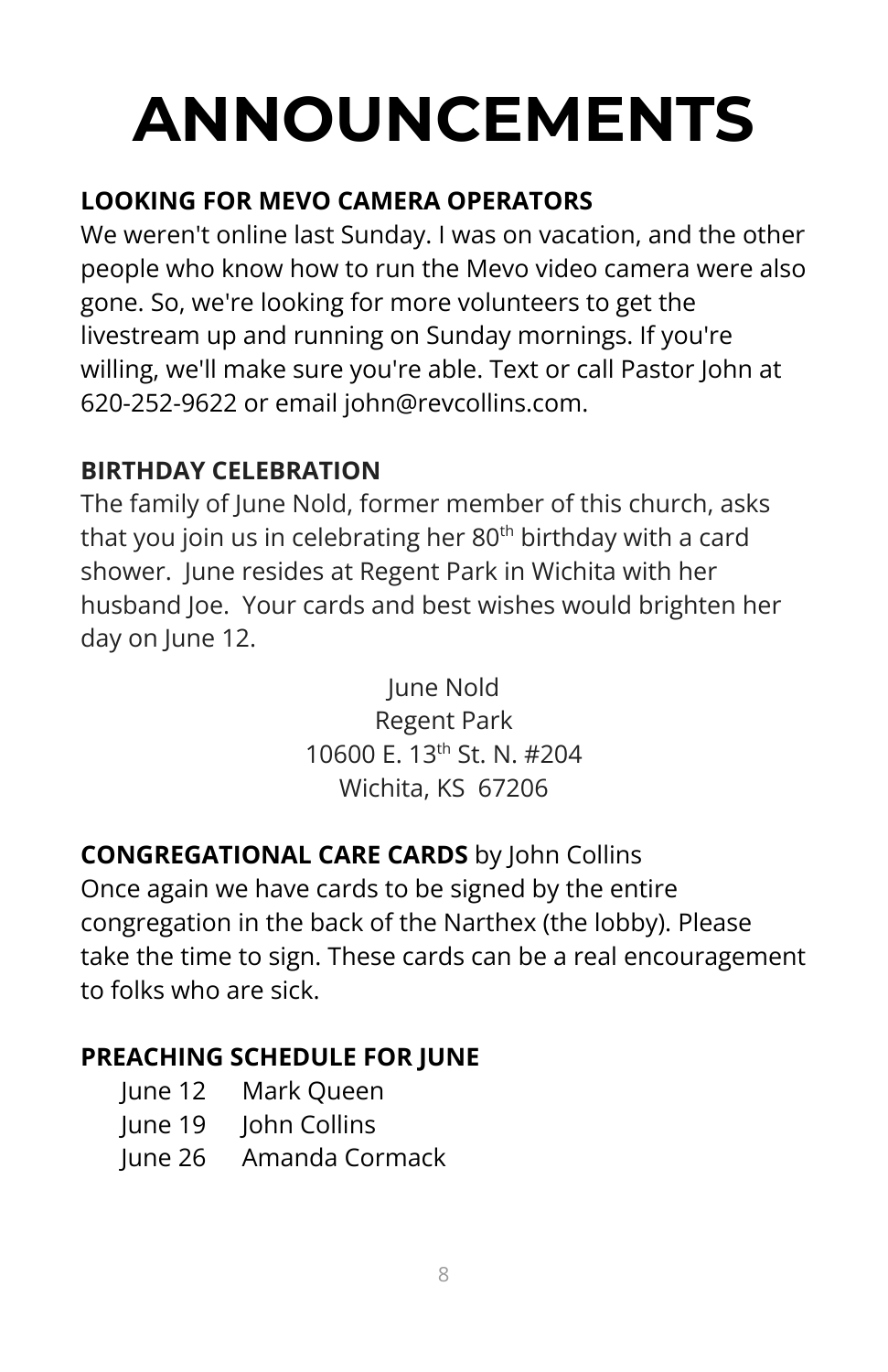#### **NURSERY**

A nursery is provided for children during each service. It is located in Room 205 near the south entrance to the church. If you need assistance locating the nursery, our ushers and greeters will be happy to direct you, but please note our "to those with young children" section.

### **WE'RE ON THE RADIO AND STREAMING ONLINE**

If you can't make it to church, but would like to listen to one of our services live, simply tune into KABI 1560 AM at 10:30 a.m. You can also stream the worship service at abilenefirstumc.org.

**WANT TO TALK TO THE PASTOR?** — John's contact

information is 620-252-9622 (mobile phone) and john@revcollins.com, or you can write a note on the back of the attendance insert.

#### **INTERESTED IN MEMBERSHIP?**

Are you interested in joining the Abilene First United Methodist Church as a member and making a formal commitment to God, the church, and yourself? If so, please communicate with one of the pastors in person or by using the contact information found on the back of the bulletin.

#### **EMAIL UPDATES**

John uses a service called TinyLetter to send out blog posts by email every day or so. This way, you can keep up with the blog at revcollins.com by simply checking your email inbox. You can also reply with an email of your own and let us know what you think. You can sign up at tinyletter.com/jcollins11.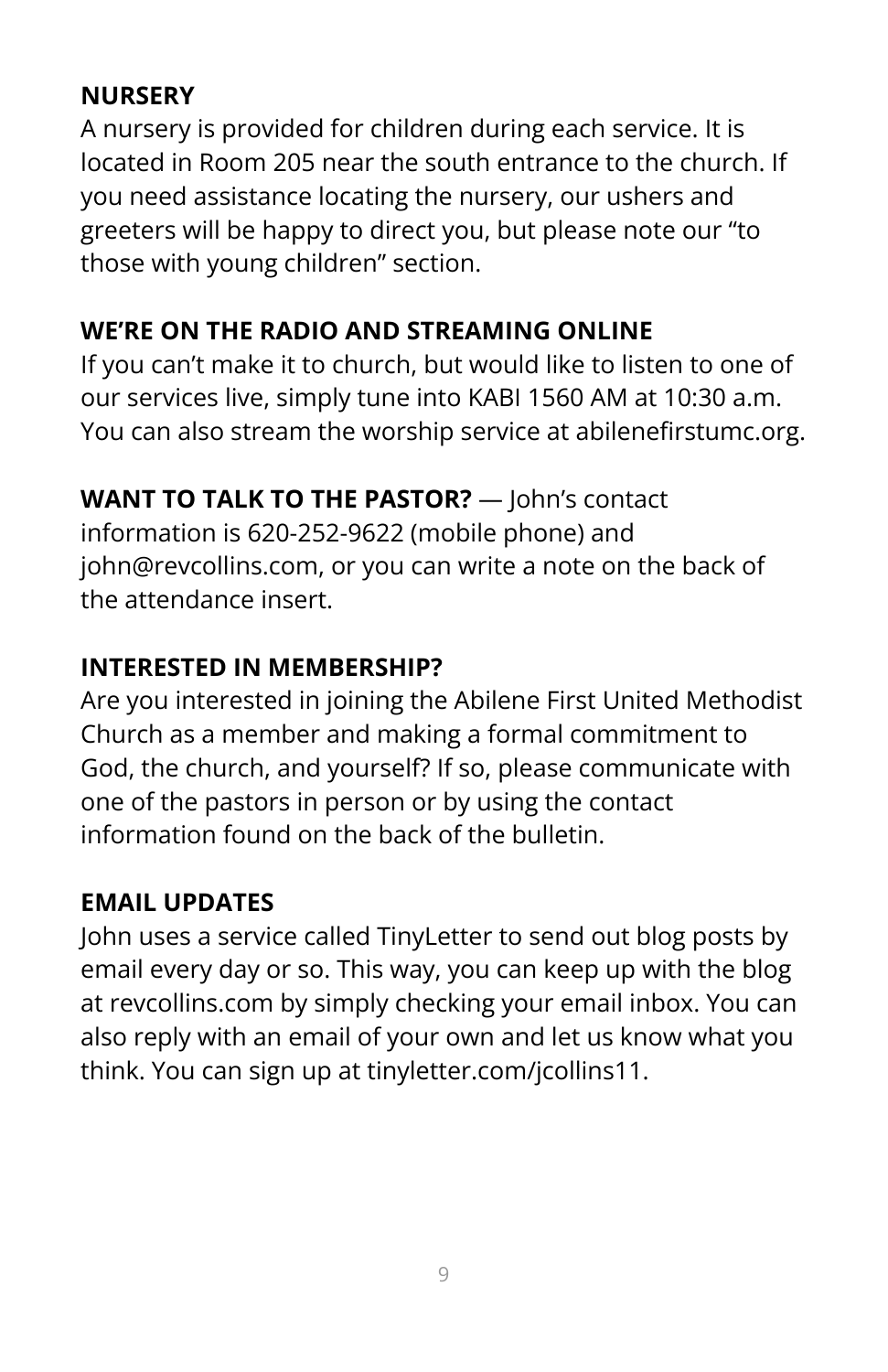# **CHURCH CALENDAR**

#### **SUNDAY, JUNE 5** — 4-H Sunday

8:15 a.m. In-Person Worship Service / Online Streaming 9:20 a.m. Small Groups & Sunday School Classes 10:30 a.m. In-Person Worship Service / KABI 1560 AM

#### **MONDAY, JUNE 6**

7:00 p.m. Boy Scouts Peatling

#### **TUESDAY, JUNE 7**

10:00 a.m. Parkinson's Group Exercise

#### **WEDNESDAY, JUNE 8 thru SATURDAY, JUNE 11**

Great Plains Annual Conference - Omaha

#### **THURSDAY, JUNE 9**

| 5:00 a.m. | Prayer Vigil Begins        |
|-----------|----------------------------|
| 9:00 a.m. | <b>Card Ministry Group</b> |
| 9:00 a.m. | Parkinson's Group Exercise |

#### **SUNDAY, JUNE 12**

| 8:15 a.m.    | In-Person Worship Service / Online Streaming |
|--------------|----------------------------------------------|
| 9:20 a.m.    | Small Groups & Sunday School Classes         |
| $10:30$ a.m. | In-Person Worship Service / KABI 1560 AM     |

#### **MONDAY, JUNE 13**

- 6:00 p.m. Board of Trustees 200
- 7:00 p.m. Worship Design 200
- 7:00 p.m. Boy Scouts

#### **TUESDAY, JUNE 14**

| 9:00 a.m.      | Parkinson's Group Exercise - Narthex |
|----------------|--------------------------------------|
| $0.20 \cdot m$ | Cancer Cunnart Croup                 |

9:30 a.m. Cancer Support Group